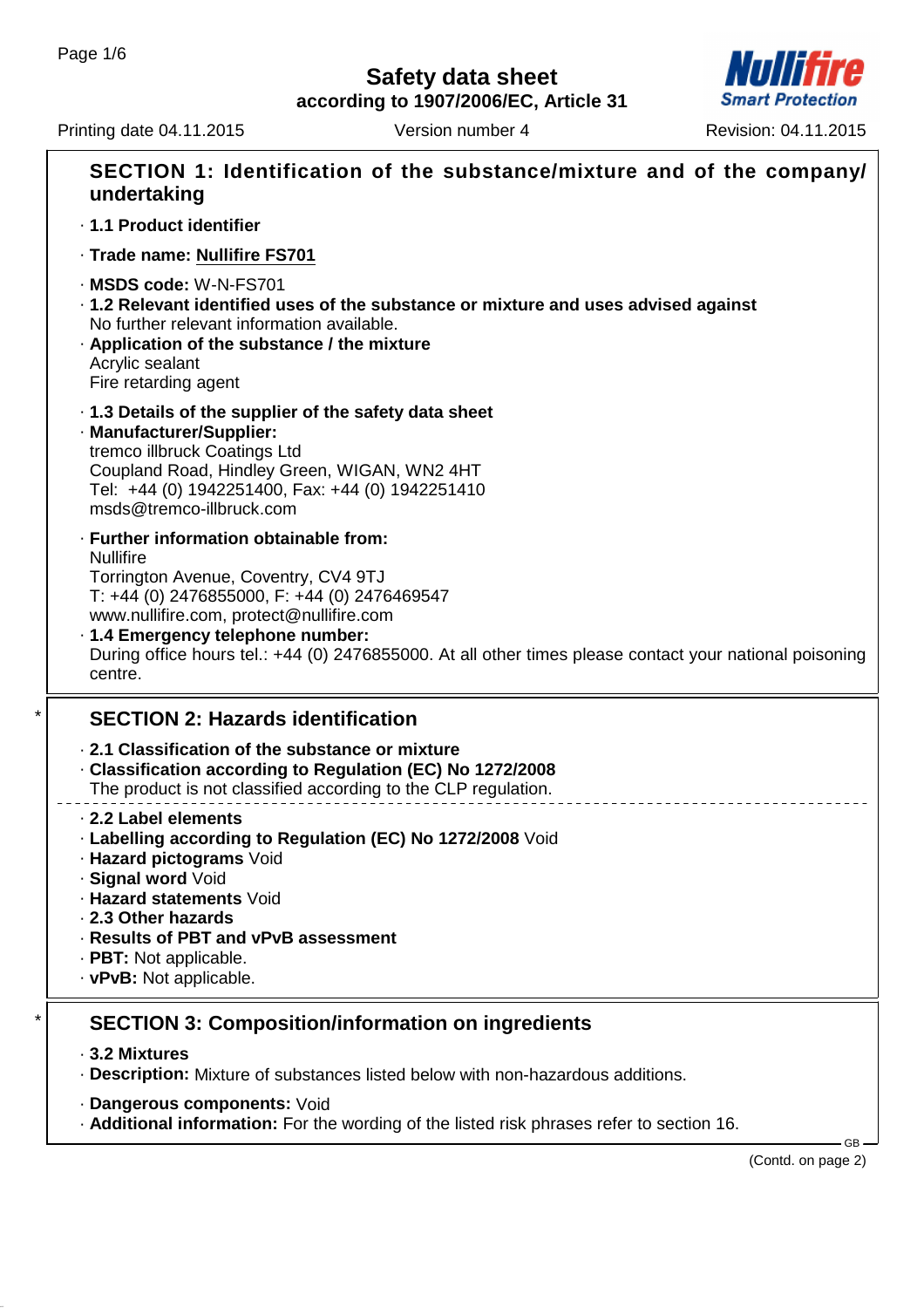### **Safety data sheet according to 1907/2006/EC, Article 31**

Printing date 04.11.2015 Version number 4 Revision: 04.11.2015

**Trade name: Nullifire FS701**

(Contd. of page 1)

### **SECTION 4: First aid measures**

#### · **4.1 Description of first aid measures**

- · **After inhalation:** Supply fresh air; consult doctor in case of complaints.
- · **After skin contact:** Remove from the skin using a cloth or paper. Then clean with water and soap.

If skin irritation continues, consult a doctor.

- · **After eye contact:** Rinse opened eye for several minutes under running water. If symptoms persist, consult a doctor.
- · **After swallowing:** Do not induce vomiting; call for medical help immediately.
- · **4.2 Most important symptoms and effects, both acute and delayed** No further relevant information available.
- · **Information for doctor:** No further relevant information available.
- · **Hazards** No further relevant information available.
- · **4.3 Indication of any immediate medical attention and special treatment needed** No further relevant information available.

# **SECTION 5: Firefighting measures**

- · **5.1 Extinguishing media**
- · **Suitable extinguishing agents:** Use fire extinguishing methods suitable to surrounding conditions.
- · **5.2 Special hazards arising from the substance or mixture**
- Formation of toxic gases is possible during heating or in case of fire.
- · **5.3 Advice for firefighters**
- · **Protective equipment:** Wear self-contained respiratory protective device.

### **SECTION 6: Accidental release measures**

- · **6.1 Personal precautions, protective equipment and emergency procedures** Wear protective clothing.
- · **6.2 Environmental precautions:** Do not allow product to reach sewage system or any water course.
- · **6.3 Methods and material for containment and cleaning up:**
- Absorb with liquid-binding material (sand, diatomite, acid binders, universal binders, sawdust).

Dispose contaminated material as waste according to item 13.

Clean the affected area carefully; suitable cleaners are:

- Warm water
- · **6.4 Reference to other sections**

No dangerous substances are released.

See Section 7 for information on safe handling.

See Section 8 for information on personal protection equipment.

See Section 13 for disposal information.

# **SECTION 7: Handling and storage**

· **7.1 Precautions for safe handling** Avoid contact with the eyes and skin.

· **Information about fire - and explosion protection:** The product is not flammable.

(Contd. on page 3)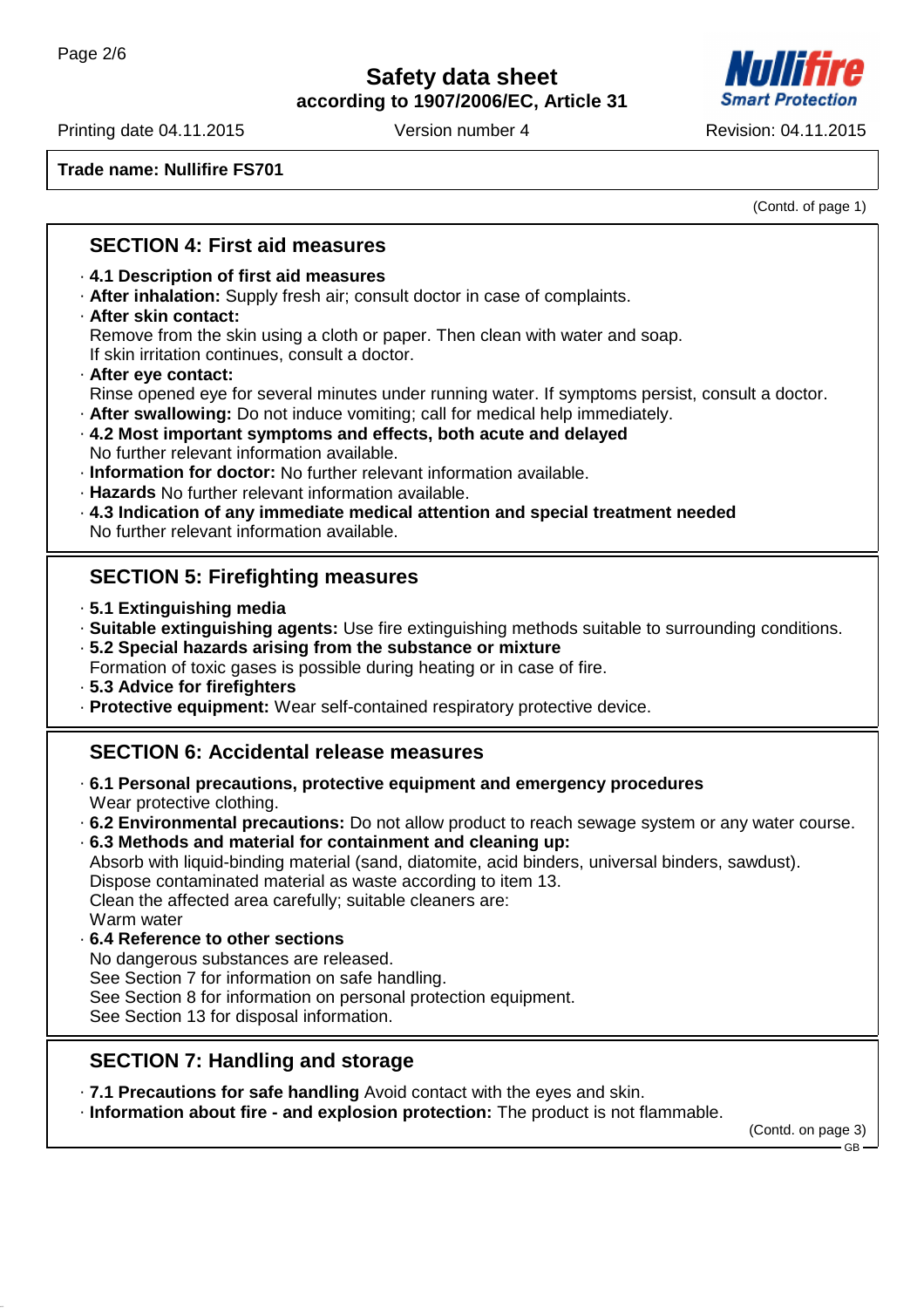# **Safety data sheet**

**according to 1907/2006/EC, Article 31**

Printing date 04.11.2015 Version number 4 Revision: 04.11.2015

**Trade name: Nullifire FS701**

(Contd. of page 2) · **7.2 Conditions for safe storage, including any incompatibilities** · **Storage:** · **Requirements to be met by storerooms and receptacles:** Store only in unopened original receptacles. · **Information about storage in one common storage facility:** Protect from heat and direct sunlight. · **Further information about storage conditions:** Store in cool, dry conditions in well sealed receptacles. Protect from frost. · **7.3 Specific end use(s)** No further relevant information available. **SECTION 8: Exposure controls/personal protection** · **8.1 Control parameters** · **Ingredients with limit values that require monitoring at the workplace:** The product does not contain any relevant quantities of materials with critical values that have to be monitored at the workplace. · **Additional information:** The lists valid during the making were used as basis. · **8.2 Exposure controls** · **Personal protective equipment:** · **General protective and hygienic measures:** The usual precautionary measures are to be adhered to when handling chemicals. Avoid contact with the eyes and skin. · **Respiratory protection:** Not necessary if room is well-ventilated. · **Protection of hands:** Protective gloves The glove material has to be impermeable and resistant to the product/ the substance/ the preparation. · **Material of gloves** Nitrile rubber, NBR PVC or PE gloves The selection of the suitable gloves does not only depend on the material, but also on further marks of quality and varies from manufacturer to manufacturer. As the product is a preparation of several substances, the resistance of the glove material can not be calculated in advance and has therefore to be checked prior to the application. **Penetration time of glove material** The exact break through time has to be found out by the manufacturer of the protective gloves and has to be observed.

- · **Eye protection:** Safety glasses
- · **Body protection:** Protective work clothing

(Contd. on page 4)

GB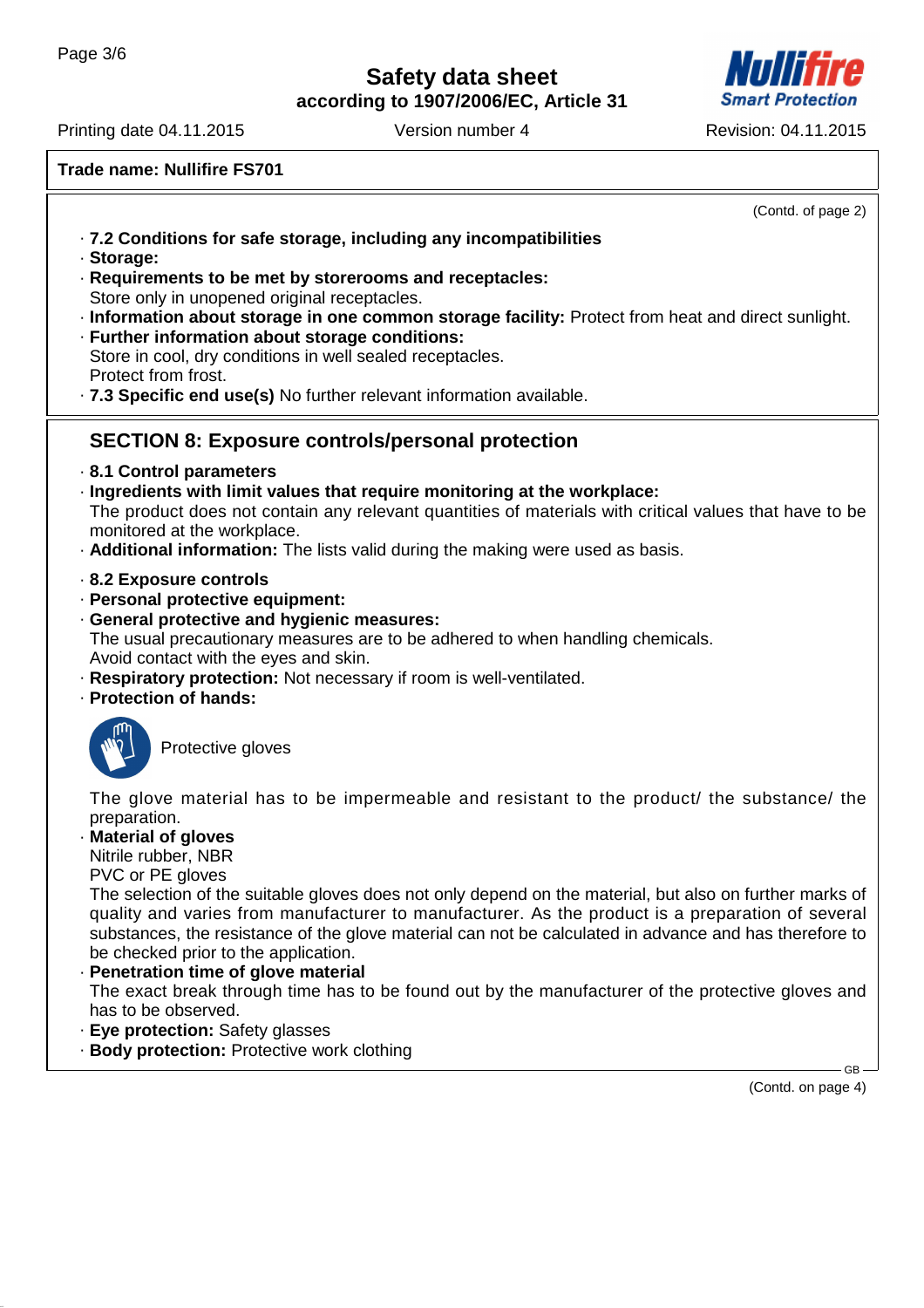# **Safety data sheet**

**according to 1907/2006/EC, Article 31**



(Contd. of page 3)

Printing date 04.11.2015 Version number 4 Revision: 04.11.2015

**Trade name: Nullifire FS701**

| <b>SECTION 9: Physical and chemical properties</b>                                                    |                                               |  |  |  |
|-------------------------------------------------------------------------------------------------------|-----------------------------------------------|--|--|--|
| . 9.1 Information on basic physical and chemical properties<br>· General Information<br>· Appearance: |                                               |  |  |  |
| Form:                                                                                                 | Pasty                                         |  |  |  |
| Colour:                                                                                               | According to product specification            |  |  |  |
| · Odour:                                                                                              | <b>Mild</b>                                   |  |  |  |
| $\cdot$ pH-value at 20 $\degree$ C:                                                                   | 7                                             |  |  |  |
| · Flash point:                                                                                        | Not applicable.                               |  |  |  |
| Danger of explosion:                                                                                  | Product does not present an explosion hazard. |  |  |  |
| ⋅ Density at 20 °C:                                                                                   | 1.55 $g/cm3$                                  |  |  |  |
| · Solubility in / Miscibility with                                                                    |                                               |  |  |  |
| water:                                                                                                | Fully miscible.                               |  |  |  |
| · Solvent content:                                                                                    |                                               |  |  |  |
| VOC (EU)                                                                                              | $0$ g/l                                       |  |  |  |
| VOC (EC)                                                                                              | $0\%$                                         |  |  |  |
| . 9.2 Other information                                                                               | No further relevant information available.    |  |  |  |

# **SECTION 10: Stability and reactivity**

- · **10.1 Reactivity** Stable
- · **10.2 Chemical stability**
- · **Thermal decomposition / conditions to be avoided:**
- No decomposition if used according to specifications.
- · **10.3 Possibility of hazardous reactions** Reacts with strong acids and oxidising agents.
- · **10.4 Conditions to avoid** No further relevant information available.
- · **10.5 Incompatible materials:** No further relevant information available.
- · **10.6 Hazardous decomposition products:**
- Possible in traces.
- Corrosive gases/vapours
- Poisonous gases/vapours

# **SECTION 11: Toxicological information**

- · **11.1 Information on toxicological effects**
- · **Acute toxicity**
- · **Primary irritant effect:**
- · **Skin corrosion/irritation** Slight irritation possible
- · **Serious eye damage/irritation** Slight irritation possible.
- · **Respiratory or skin sensitisation** Based on available data, the classification criteria are not met.
- · **CMR effects (carcinogenity, mutagenicity and toxicity for reproduction)**
- · **Germ cell mutagenicity** Based on available data, the classification criteria are not met.
- · **Carcinogenicity** Based on available data, the classification criteria are not met.
- · **Reproductive toxicity** Based on available data, the classification criteria are not met.
- · **STOT-single exposure** Based on available data, the classification criteria are not met.

GB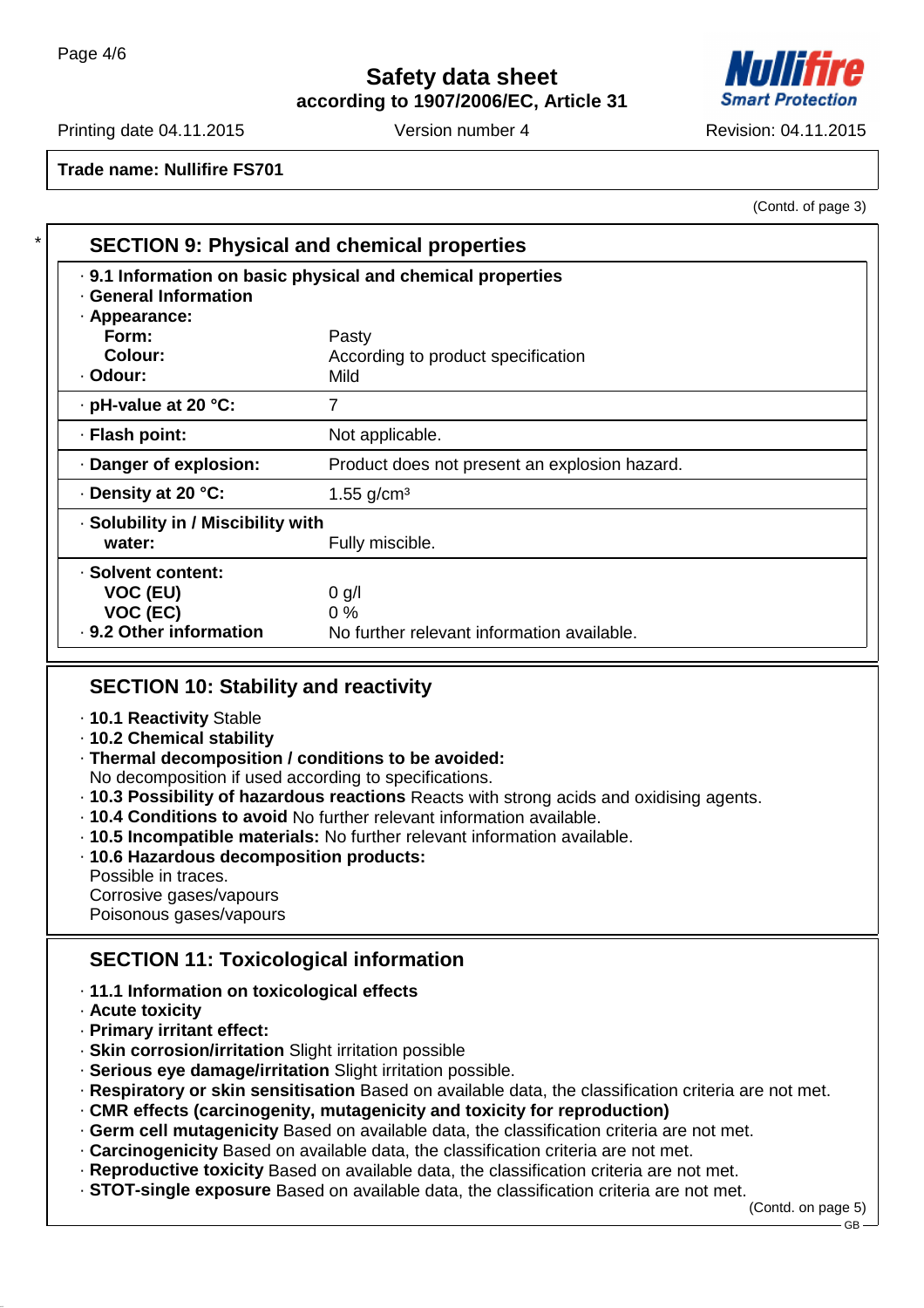**Safety data sheet according to 1907/2006/EC, Article 31**

Printing date 04.11.2015 Version number 4 Revision: 04.11.2015

**Trade name: Nullifire FS701**

(Contd. of page 4) · **STOT-repeated exposure** Based on available data, the classification criteria are not met.

· **Aspiration hazard** Based on available data, the classification criteria are not met.

# **SECTION 12: Ecological information**

- · **12.1 Toxicity**
- · **Aquatic toxicity:** No further relevant information available.
- · **12.2 Persistence and degradability** biodegradable
- · **12.3 Bioaccumulative potential** Does not accumulate in organisms
- · **12.4 Mobility in soil** No further relevant information available.
- · **Additional ecological information:**
- · **General notes:** Generally not hazardous for water
- · **12.5 Results of PBT and vPvB assessment**
- · **PBT:** Not applicable.
- · **vPvB:** Not applicable.
- · **12.6 Other adverse effects** No further relevant information available.

# **SECTION 13: Disposal considerations**

- · **13.1 Waste treatment methods**
- · **Recommendation** Disposal must be made according to official regulations.
- · **Waste disposal key:** UK (WM3) : -
- · **European waste catalogue**

08 04 10 waste adhesives and sealants other than those mentioned in 08 04 09

#### · **Uncleaned packaging:**

#### · **Recommendation:**

Dispose of packaging according to regulations on the disposal of packagings. Packagings that may not be cleansed are to be disposed of in the same manner as the product. Non contaminated packagings may be recycled.

| <b>SECTION 14: Transport information</b>                 |      |                              |
|----------------------------------------------------------|------|------------------------------|
| . 14.1 UN-Number<br>· ADR, ADN, IMDG, IATA               | Void |                              |
| . 14.2 UN proper shipping name<br>· ADR, ADN, IMDG, IATA | Void |                              |
| · 14.3 Transport hazard class(es)                        |      |                              |
| · ADR, ADN, IMDG, IATA<br>· Class                        | Void |                              |
| · 14.4 Packing group<br>· ADR, IMDG, IATA                | Void |                              |
| · 14.5 Environmental hazards:<br>· Marine pollutant:     | No   |                              |
|                                                          |      | (Contd. on page 6)<br>$GB -$ |